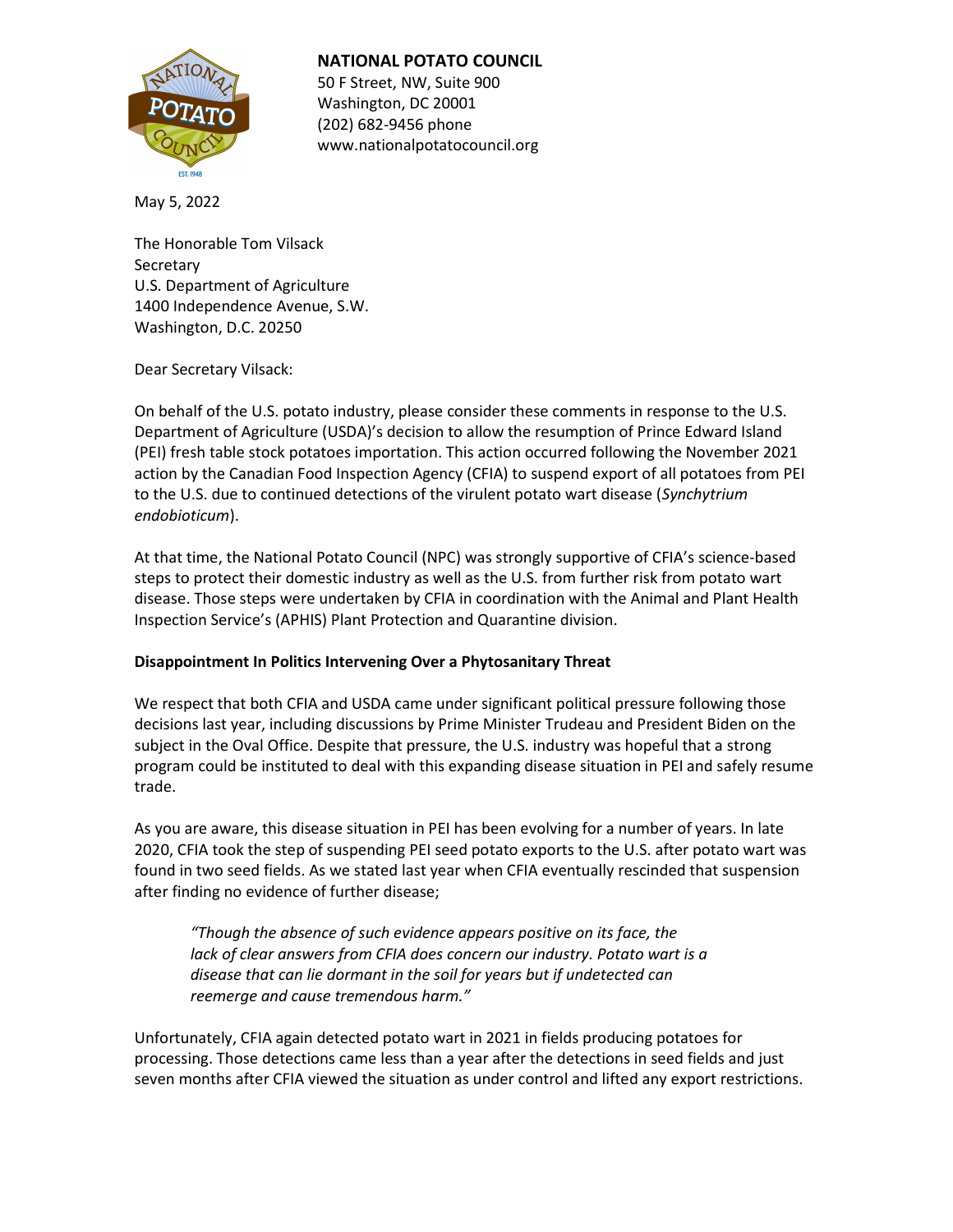As it currently stands, potato wart has been detected on PEI in nine of the past 11 years.

#### No Significant Change From Previous Requirements

In reviewing the information that APHIS provided following the announcement of a resumption of trade, the U.S. industry sees no significant additional measures to protect U.S. production from this highly destructive disease.

In fact, the one major departure from the previous protocol involves a limitation of PEI shipments exclusively to U.S. Grade Standard #1. This limitation does not appear to have any phytosanitary value. Rather, it is purely a quality standard. High grade potatoes are just as capable of carrying this disease as lower grade.

Had the U.S. industry been asked about this limitation, we would not have supported its inclusion. Establishing this limitation feeds into a false narrative championed by the PEI leadership that the export ban was due to politically motivated factors rather than a serious effort to deal with a disease situation that appears to be growing out of control.

## USDA's Policy Encourages Lack of Testing While Canadians Mandate Testing For the U.S.

Measures the U.S. industry did support were not included. One recommendation, testing of fields on PEI prior to their clearance for export, is exactly what the Canadians mandate for imports of Idaho potatoes originating in counties dealing with the potato cyst nematode issue. We are confused and disappointed as to why equal treatment was not required of Canadian potatoes originating in an area hosting a significant phytosanitary threat to the U.S.

In fact, the APHIS standard for these PEI shipments is that they must originate from fields "not known" to be infested with potato wart. Rather than APHIS demanding the certainty of mandated testing and thereby disease-free fields being the foundation of exports, this standard encourages avoidance of testing on PEI. Knowledge of the existence of disease carries a penalty, while ignorance is rewarded by the ability to ship to the U.S.

## Soil Testing Declines on PEI

This is particularly troubling as CFIA has documented that soil testing for potato wart on PEI has significantly declined over the past five years. These declines occurred even as the disease detections expanded.

Soil testing is identified in USDA regulations as the most effective tool to detect potato wart. In this case on PEI, it is further warranted as it has been revealed following the export ban that quarantined fields on PEI have still been allowed to remain in potato production. Given that potato wart can lie dormant in the soil for decades and still be a viable phytosanitary threat, this revelation is surprising and clearly indicates that more knowledge of the spread of disease on PEI is demanded, not less.

We were also disappointed that shipments were not limited to consumer packaging sizes. APHIS provided no limitation on large totes or super sacks that are typically taken to secondary facilities